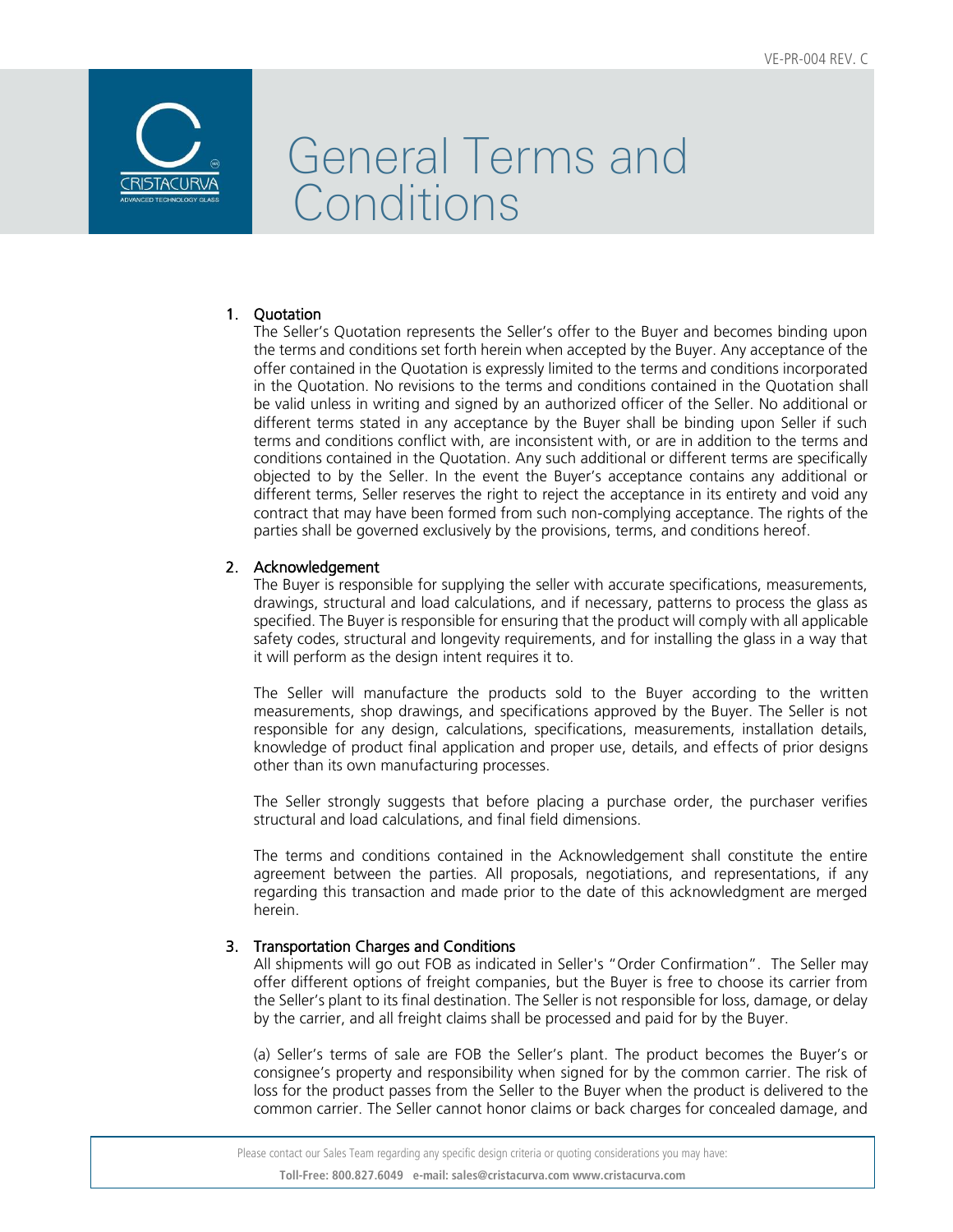

Seller urges the Buyer to inspect shipments for damage before signing a clear receipt. Seller assumes no responsibility for breakage, rubs, edge chips, scratches, or any other defects in the product that arise after the product is delivered to the shipping company. Seller is not responsible for any loss, damage, including incidental and consequential damage, or delay occurring while the product is in the possession of the shipping company. Claims for breakage, rubs, edge chips, scratches, or any other defects shall be filed directly with the shipping company. In this case, the Buyer must notify the Seller of any breakage, damage, or non-conformance to the specifications signed by the customer and detailed in the documents contained in our "Order Confirmation" within five days after receipt of material. The Seller will not accept claims after this period, particularly when the claim is for chipped, scratched, or broken glass.

(b) The Seller may elect to deliver the product in its own vehicle. When the Seller elects to make delivery in Seller's vehicle, the Buyer shall inspect the product immediately upon delivery and shall clearly note in writing any and all breakage, rubs, edge chips, scratches, or any other defects or missing pieces on the "Delivery Ticket". The Seller shall not be responsible for such described damages, defects, or missing pieces unless they are clearly noted in writing on the "Delivery Receipt". The Seller is not responsible for unloading from its vehicle. At its own expense and risk, the Buyer will arrange to unload the product from the seller's vehicle.

### 4. Inspection

The Buyer may inspect or provide for inspections at the place of manufacture. Such inspections shall be conducted so as to not interfere unreasonably with the manufacturer's operations, and consequent approval or rejection shall be made before shipment of the product. Notwithstanding the foregoing, the Buyer shall inspect the product immediately upon receipt of same, and if the same shall appear not to conform to the specifications laid out in the documents of the order confirmation sent to the Buyer by the Seller, the Buyer shall accept all conforming product and shall notify the Seller in writing and with the required evidence within five days after material receipt of any non-conforming product. The Seller will not accept claims after this period. The Buyer must afford the Seller a reasonable opportunity to inspect the same. No product shall be returned without the Seller's prior consent. In the event of a non-conforming product, the Seller reserves the right to cure any such non-conforming product within a reasonable time, even if that reasonable time requires an extension beyond any time for performance agreed to by the Seller and the Buyer. The Buyer is responsible for any cost implications of installing a product that does not conform to specifications.

#### 5. Permissible variation, standards, and tolerances

All products, including those produced to meet an exact specification, shall be subject to tolerances and variations consistent with regular factory processes. Except in the particulars specified by Buyer and expressly agreed to in writing by Seller, all products shall be produced in accordance with ASTM standards or the Seller's "Standard Guidelines and Tolerances Sheet" which are sent to the Buyer along with each order.

#### 6. Disclaimer of warranties

SELLER EXPRESSLY DISCLAIMS ANY AND ALL WARRANTIES, EXPRESS OR IMPLIED, INCLUDING, BUT NOT LIMITED TO, THE IMPLIED WARRANTY OF MERCHANTABILITY AND THE IMPLIED WARRANTY OF FITNESS FOR A PARTICULAR PURPOSE, EXCEPT AS SPECIFICALLY SET FORTH IN WRITING AUTHORIZED BY SELLER. The Buyer accepts the product "as is" and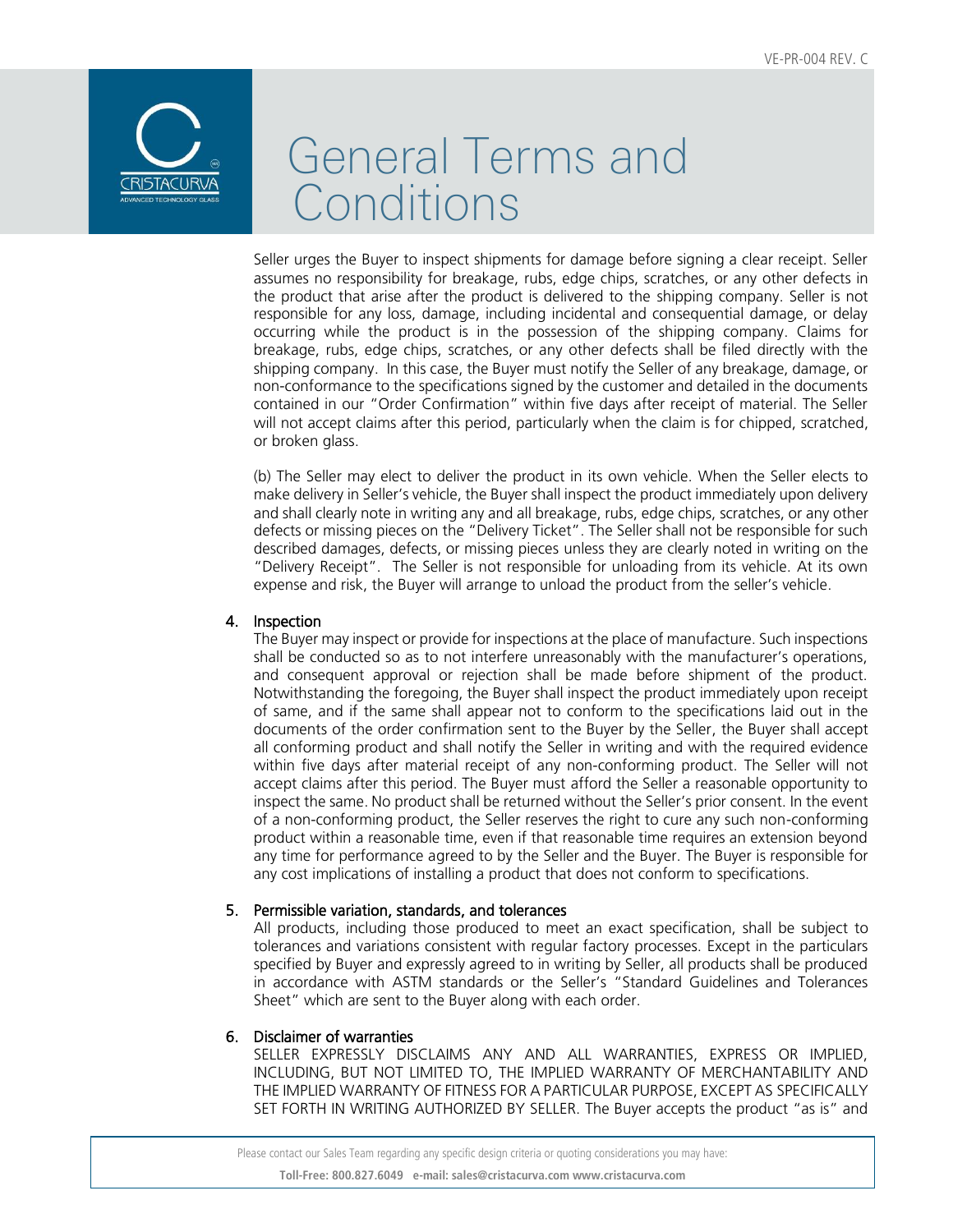

"with all faults." THE SELLER EXPRESSLY DOES NOT WARRANT AGAINST GLASS BREAKAGE. The Seller and/or Seller's agents, and employees shall not be liable, to any extent whatever, for the selection, quality, condition, merchantability, suitability, fitness, operation, or performance of the product. Without limiting the generality of the foregoing, the Seller shall not be liable to the Buyer or any third party for any liability, claim, damage, loss, or expenses of any kind or nature (including but not limited to strict liability in tort) directly or indirectly arising from the Buyer's possession, operation, control, or use of the product or directly or indirectly caused by any inadequacy, deficiency or defect in the product.

### 7. Buyer's exclusive remedy

In all cases, the Seller's liability for non-conformance to Buyer's purchase order shall be limited to replacement of the defective or faulty product to correct specifications F.O.B. the Seller's plant or, at Seller's option, the refund of the original purchase price of the product. Any replacement unit will be manufactured with the exact originally required specifications and measures. If the Buyer requires to change any specification in the replacement unit, including sizes, thickness, colors, or any other one, the glass will be considered a new unit, and therefore the Buyer will pay for the product. In instances where the Seller has processed glass or other materials supplied by Buyer, the Seller's liability shall be limited to the same processing of additional glass or materials to be supplied by the Buyer at no cost to the Seller, F.O.B. the Seller's plant. Under no circumstances shall the Seller be liable for the cost of any labor expended by others on any such product, the cost of removal or installation of the product, the cost of replacement of the product, or for any incidental, consequential, punitive, or other damages in connection with the use of the product. THIS LIMITED REMEDY SHALL BE THE BUYER'S SOLE AND EXCLUSIVE REMEDY.

### 8. Terms of payment

Terms of payment shall be subject to provisions of credit approval and stated in the sellers order confirmation form and invoice. All funds are to be in U.S. dollars. All federal, state, or municipal taxes imposed by virtue of the sale shall be added to the invoice and paid by the Buyer. All payments shall be made payable to the Seller: Cristacurva LLC.

### 9. Default

The Buyer shall have defaulted if it (a) fails to make any required payment by its due date; (b)fails to comply with any other obligation imposed by this Agreement; (c) makes a material misstatement in any document supplied or representation made herein or in connection therewith; (d) generally is not paying its debts when they become due or becomes insolvent; (e) comes under the protection of any law relating to bankruptcy, insolvency or otherwise affecting creditor's rights, whether voluntarily or involuntarily; (f) proposes any dissolution, liquidation, reorganization, recapitalization or other winding up of corporate affairs; (g) proposes any assignment for the benefit of creditors; (h) comes under the control of a receiver, trustee, custodian, or similar entity; or (i) fails to comply with any other obligation imposed by law.

Please contact our Sales Team regarding any specific design criteria or quoting considerations you may have: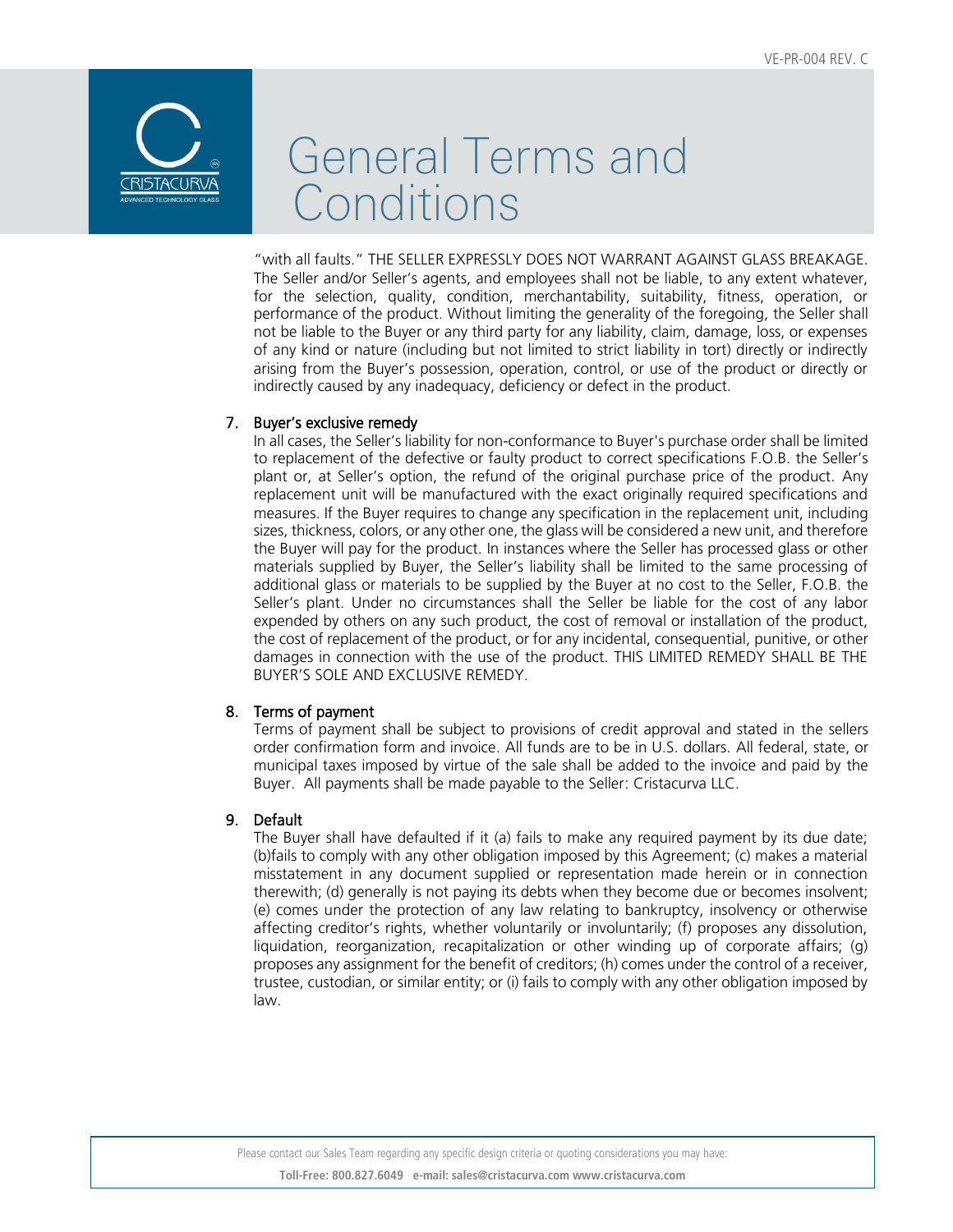

### 10. Seller's rights upon default by the Buyer

If payment is not received within 10 business days after a request for the outstanding payment, additional collection and/or warehousing fees will be charged.

Upon default by the Buyer, the Seller may, at its own discretion, (a) cancel this Agreement; (b) immediately demand payment for a product that has already been delivered to a common carrier or the Buyer; (c) immediately demand payment of any and all other amounts due on this contract; (d) recover possession of the previously delivered product in accordance with its security interest; and/or (e) sell, resell, or otherwise dispose of the product. These remedies are cumulative and not mutually exclusive. Enumeration of these remedies does not, in any way, limit any other remedies that may be available to the Seller at law or in equity.

### 11. Attorneys' fees and costs

If the Buyer defaults, then the Seller shall be entitled to recover from the Buyer any fees, including collection fees and attorneys' fees, and costs associated with any efforts required by the Seller to collect the amounts due under this Agreement. If the Buyer defaults, the Buyer shall reimburse the Seller for any and all commercially reasonable incidental charges, expenses, or commissions incurred in repossessing, transporting, caring for, and reselling the product.

### 12. Choice of law and forum

This Agreement shall be construed under the laws of the Commonwealth of Texas. Any dispute arising from or relating in any way to the offer, acceptance, or acknowledgment giving rise to this transaction or contract, shall be brought in the state court of appropriate jurisdiction in Harris County, Texas or, in the federal court located in Houston, Texas.

### 13. Taxes

Any taxes which the Seller may be required to pay or collect, under any existing or future law, upon or with respect to the sale, purchase, delivery, storage, processing, use, or consumption of any of the product covered hereby, including taxes upon or measured by the receipts from the sale thereof, shall be for the account of the Buyer, who shall promptly pay the amount thereof, in addition to the purchase price, delivery costs, and other expenses, to the Seller upon demand and such amounts shall not be subject to any cash or other discounts.

### 14. Delay

Anticipated scheduling of production will be issued upon receipt of a purchase order, receipt of down payment, and production measures. Situations beyond our control including, but not limited to: availability of the primary glass, interlayers, other materials, excessive glass breakage during the fabrication, and other causes deemed as force majeure may cause delays and will not be considered a late order.

The Seller shall not be liable for any costs incurred by Buyer or for any special, direct, indirect, incidental, or consequential damages to anyone by reason of any delay in performance or failure to deliver the product within the time limit specified by the Buyer or stated by the Seller.

Please contact our Sales Team regarding any specific design criteria or quoting considerations you may have: